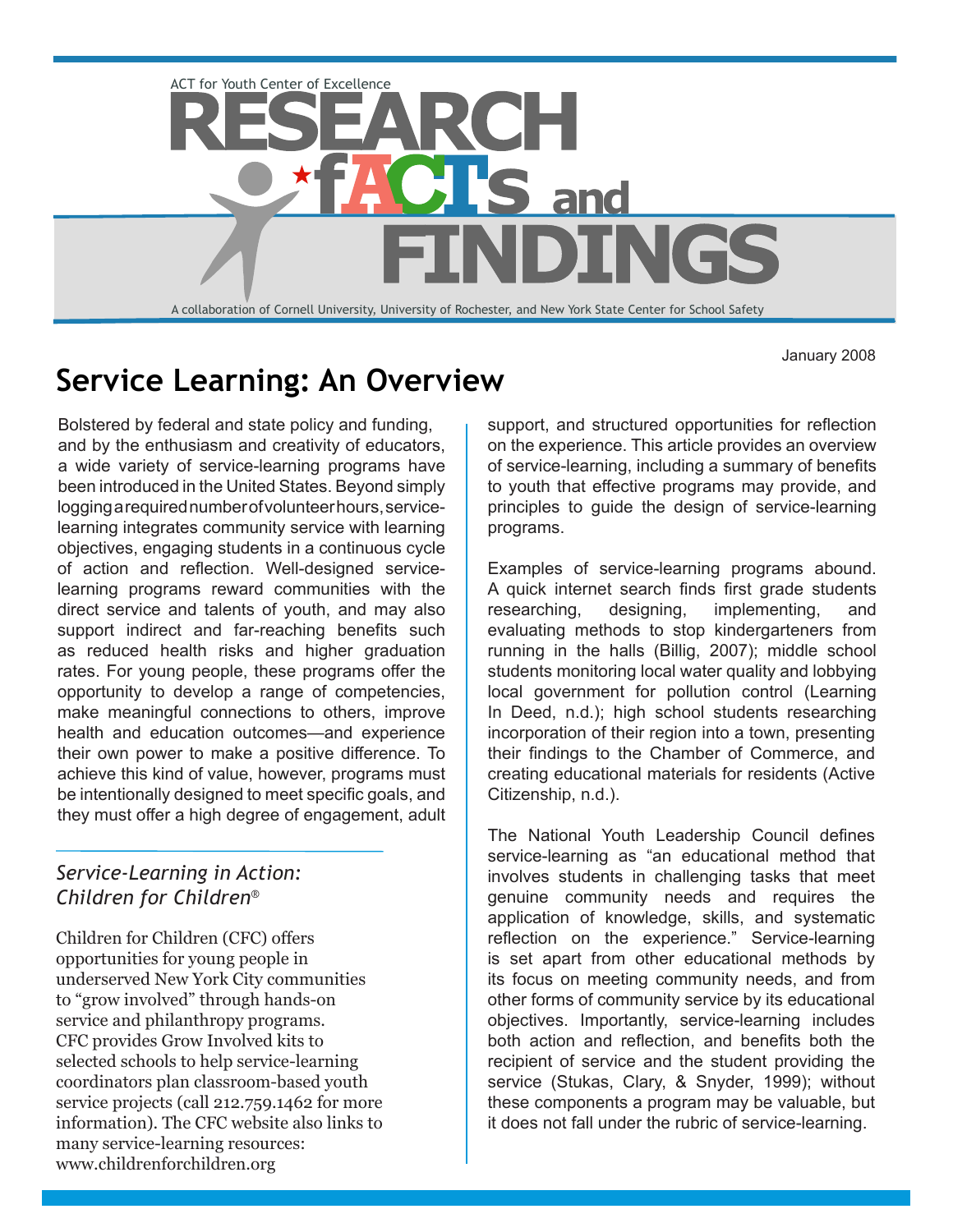In concert with traditional curricular goals in science, math, social studies, etc., programs may involve direct service, in which students establish personal contact with people in need; indirect service, such as fundraising, research, or food drives; and advocacy, mobilizing community support for positive social change. Each type has demonstrated value depending on the objectives being measured: research and advocacy, for example, tend to yield positive academic outcomes, while direct service may lead to community attachment (RMC Research Corporation 2007b).

## **Benefits to Students**

Service-learning programs may lead to a multitude of positive outcomes. Certainly not all programs provide all benefits. As Mary Agnes Hamilton and Stephen F. Hamilton emphasize (2004), programs must be designed with the intention of achieving certain outcomes if students are to realize these goals. Research on the impact of service-learning on students is summarized in a regularly updated fact sheet by RMC Research Corporation (2007a). The impacts that particular programs can make, as identified by RMC and others, include:

#### *Academic gains and school connectedness.*

Research has begun to demonstrate that servicelearning may lead to improvements in school attendance, attitudes toward school, analytic skills, grades, test scores, school climate, and more. Service-learning may also play a role in reducing the achievement gap (Scales & Roehlkepartain, 2005), and appears to offer an especially effective approach for those who struggle with school.

*Civic engagement.* When programs are expressly designed to increase civic engagement, servicelearning is very effective in building civic competencies. When that outcome is not explicitly sought, service-learning in and of itself does not necessarily lead to positive civic outcomes.

*Personal and social competencies.* Personal and social development through service-learning was an early research interest and has been welldocumented. Multiple studies have identified service-learning programs that build strengths such as responsibility, communication, selfesteem, independence, trust, empathy, ability to accept diverse individuals and cultures, and ethics and moral reasoning.

*Social Capital.* Service-learning gives students the chance to cultivate relationships that may help them achieve personal goals (Koliba, Campbell, & Shapiro, 2006).

**Protective factors.** In addition to increasing personal competencies, service-learning programs may increase the protective factors that foster resilience. RMC Research Corporation (2007a) cites studies that show, for example, stronger connection to heritage and positive peer bonding. Research has also demonstrated the efficacy of particular programs in decreasing school drop-out and risk behaviors such as substance abuse. Evidence that service-learning helps teens delay pregnancy is particularly strong, although the reason for this is not clear. Researcher Douglas Kirby (2007) speculates on a number of possibilities: more time spent under adult supervision, high quality relationships with adults, the sense of making a difference, development of greater autonomy and confidence, greater cognizance of the future.

*Career exploration.* Service-learning helps students explore options, build skills, and stimulate aspirations for future careers.

# **Principles of Effective Practice**

It is widely agreed that these benefits are not automatic, and no single program should be expected to deliver all of these outcomes. However, research points to key elements that increase the effectiveness of service-learning, and practitioners are moving systematically toward setting professional standards based on that research. The process of setting standards, a collaborative effort described by The National Youth Leadership Council (Weah, 2007), will begin with Eight Principles of Effective Practice for K-12 Service-Learning:

*Curriculum Integration.* Service-learning enhances academic success when it has explicit learning objectives tied to classroom instruction.

*Reflection.* Providing opportunities to reflect has long been recognized as an essential element of service-learning. To fully realize the potential of reflection, these opportunities should be varied, should elicit deeper thinking, and should be ongoing.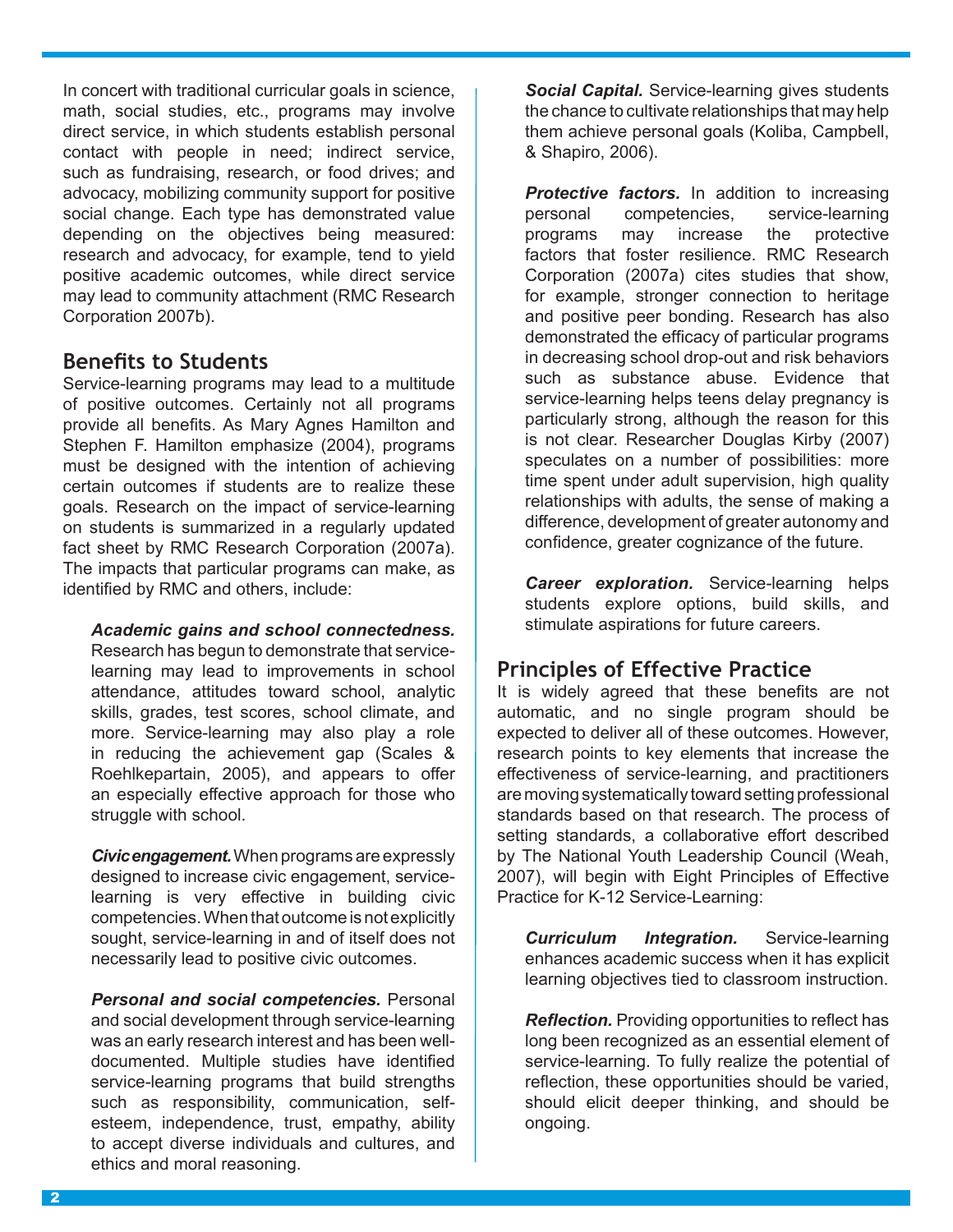Youth Voice. To optimize student engagement and learning, students should be meaningfully involved in every aspect of the service-learning project, as developmentally appropriate. Student leadership and input into planning, decisionmaking, implementation, and evaluation build competencies and self-esteem, deepen engagement, and improve relationships and connectedness with teachers, school, and community. Clear learning and service objectives are critical to success, but it is also important to allow for flexibility rather than adhering to a rigid program or curriculum (Stukas et al., 1999).

*Respect for Diversity.* Service is likely to bring diverse groups together, and explicitly teaching respect for diversity leads both to greater project effectiveness and greater social competencies for youth. Respect for diversity is also fostered when service is not a one-way street, but is mutually beneficial.

*Meaningful Service.* For engagment and learning to occur, students must feel that the problem to be addressed is significant and the service they provide is relevant and valuable. Choosing a service project that will have demonstrable impact is important so that students can see that their work makes a difference.

*Progress and Process Monitoring.* Is the program meeting its goals? Are the program's processes working to ensure learning? Collecting the data necessary to answer these questions provides new learning opportunities and leads to quality improvement.

*Sufficient Duration.* Community service, occasional volunteering, and short-term servicelearning projects are all valuable; however, to achieve the breadth and depth of positive outcomes that service-learning potentially provides a serious commitment of at least a semester (or 70 hours) is needed.

*Reciprocal Partnerships.* To sustain servicelearning, authentic partnerships between educators and community-based organizations should be developed with clear roles, ongoing communication, and shared vision.

For a more complete discussion of each of the principles above, including the research basis for each

principle, see Shelley H. Billig's article *Unpacking What Works in Service-Learning:* http://www.nylc. org/rc\_downloaddetail.cfm?emoid=14:704

*Mentoring.* Though not explicitly noted in the principles laid out by the National Youth Leadership Council, the development of adult mentors is also a promising avenue for increasing program quality. Hamilton et al. (2006) suggest that service-learning provides a rich context for natural mentoring. Their review of the literature indicates that within a well-designed program, natural mentoring may itself be a positive factor in a number of important outcome areas. A good mentor makes increasingly complex activity and learning possible, allowing greater autonomy over time while maintaining support and connection.

#### **Positive Youth Development**

Positive youth development mobilizes communities to create services, opportunities, and supports that enable young people to grow to their full potential. Because service-learning shares the positive youth development principles of youth voice, youth strengths, long-term commitment, collaboration across sectors, and focus on relationships, servicelearning is a particularly powerful tool available to schools and communities that are committed to the positive youth development framework. Communities often struggle to break stereotypes that adults maintain about youth; service-learning focuses attention on the gifts young people have to offer the community, offering adults a positive (and news-worthy) perspective on youth. Community youth development initiatives may find that servicelearning provides an avenue for strengthening connections between schools and other sectors. Above all, service-learning offers precisely the kind of challenging opportunities and supportive, connected environment that is called for by the positive youth development movement.

#### *Where to Go for More Information*

The National Service-Learning Clearinghouse offers abundant resources, including summaries of the latest research, effective practices, funding opportunities, internet forums, and much more:

http://www.servicelearning.org/resources/ index.php